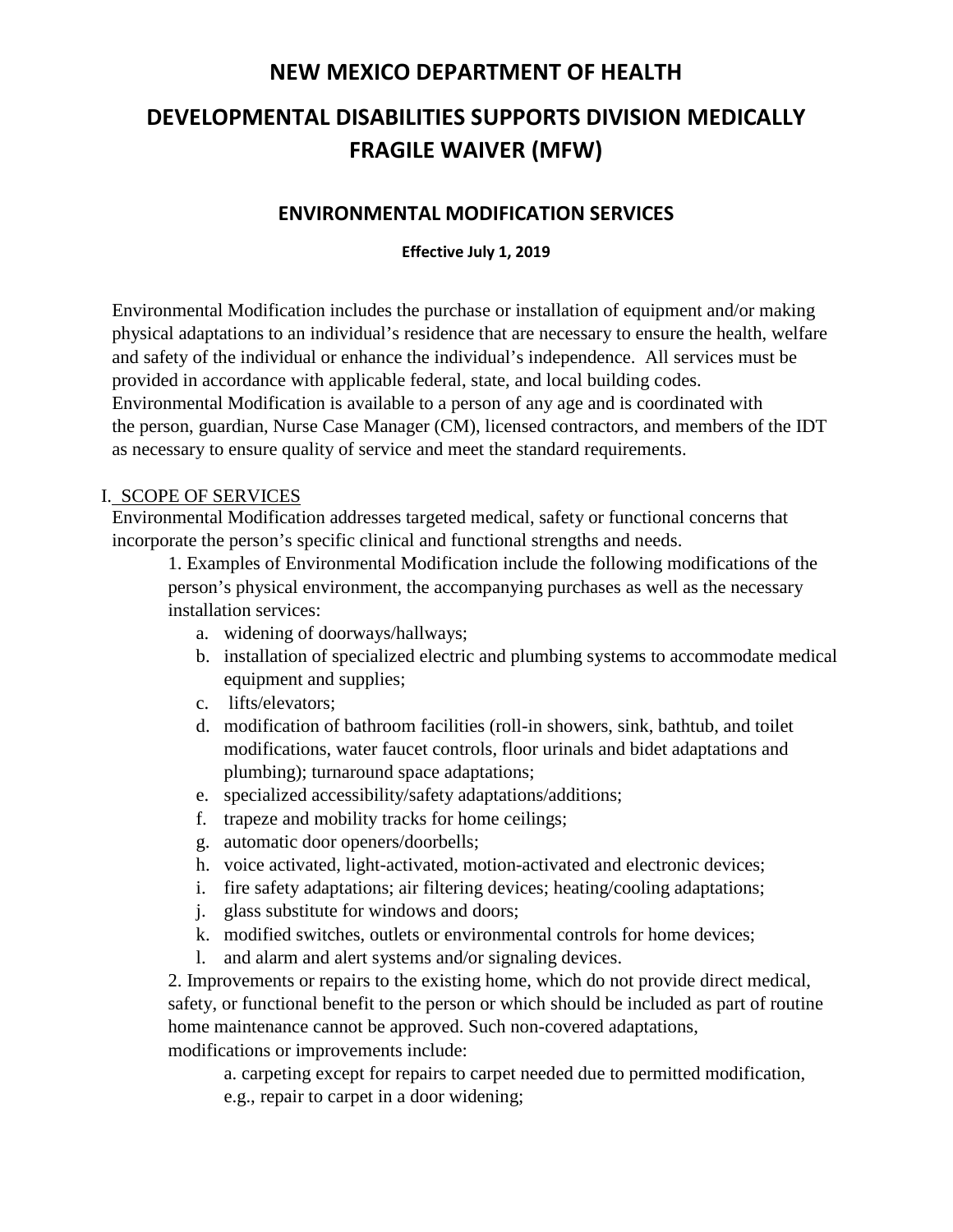# **DEVELOPMENTAL DISABILITIES SUPPORTS DIVISION MEDICALLY FRAGILE WAIVER (MFW)**

- b. roof repair;
- c. furnace replacement;
- d. remodeling bare rooms;
- e. other general household repairs;
- f. vehicle modifications; and
- g. outdoor fences.

3. Duplicate environmental modifications cannot be approved. For example, if the person has a safe and usable ramp, a replacement ramp cannot be approved.

4. Environmental modifications cannot be used to fund new residential construction, even if the new dwelling is designed to accommodate the needs of individuals with I/DD. 5. Adaptations that add to the total square footage of the home are excluded from this benefit except when necessary to complete an adaptation (e.g., in order to improve entrance/egress to a residence or to configure a bathroom to accommodate a wheelchair). 5. Equipment that is covered under the State of New Mexico's Medicaid program cannot be purchased under the MFW.

#### II. ENVIRONMENTAL MODIFICATION SERVICES PROVIDER AGENCY REQUIREMENTS

- A. The Environmental Agency Services Provider (EMSP) must demonstrate the following: 1. The EMSP must have documentation verifying that the provider and any subcontractors utilized are bonded and Licensed Building Contractor(s) are authorized to complete the project by the State of New Mexico.
	- 2. The EMSP must obtain all necessary permits as required by local and state laws.

3. The EMSP must demonstrate knowledge and work history showing the ability: a. to interpret the principles and practices of architecture, building codes and standards, building materials and construction methods, structural, mechanical, plumbing, and electrical systems;

b. to interpret and prepare architectural working drawings and specifications, mediate contractual problems, and ensure compliance with all laws, rules and standards of the State of New Mexico, including the federal, state, and local building codes;

c. to understand and implement contracting practices and procedures, construction cost estimating and knowledge of comparable costs to accomplish the adaptations;

d. to incorporate architectural design, standards and technical data relating to building design and construction; and

e. to interpret, implement and ensure that Federal ADA standards and applicable guidelines are followed in all environmental adaptations when applicable to the person's needs.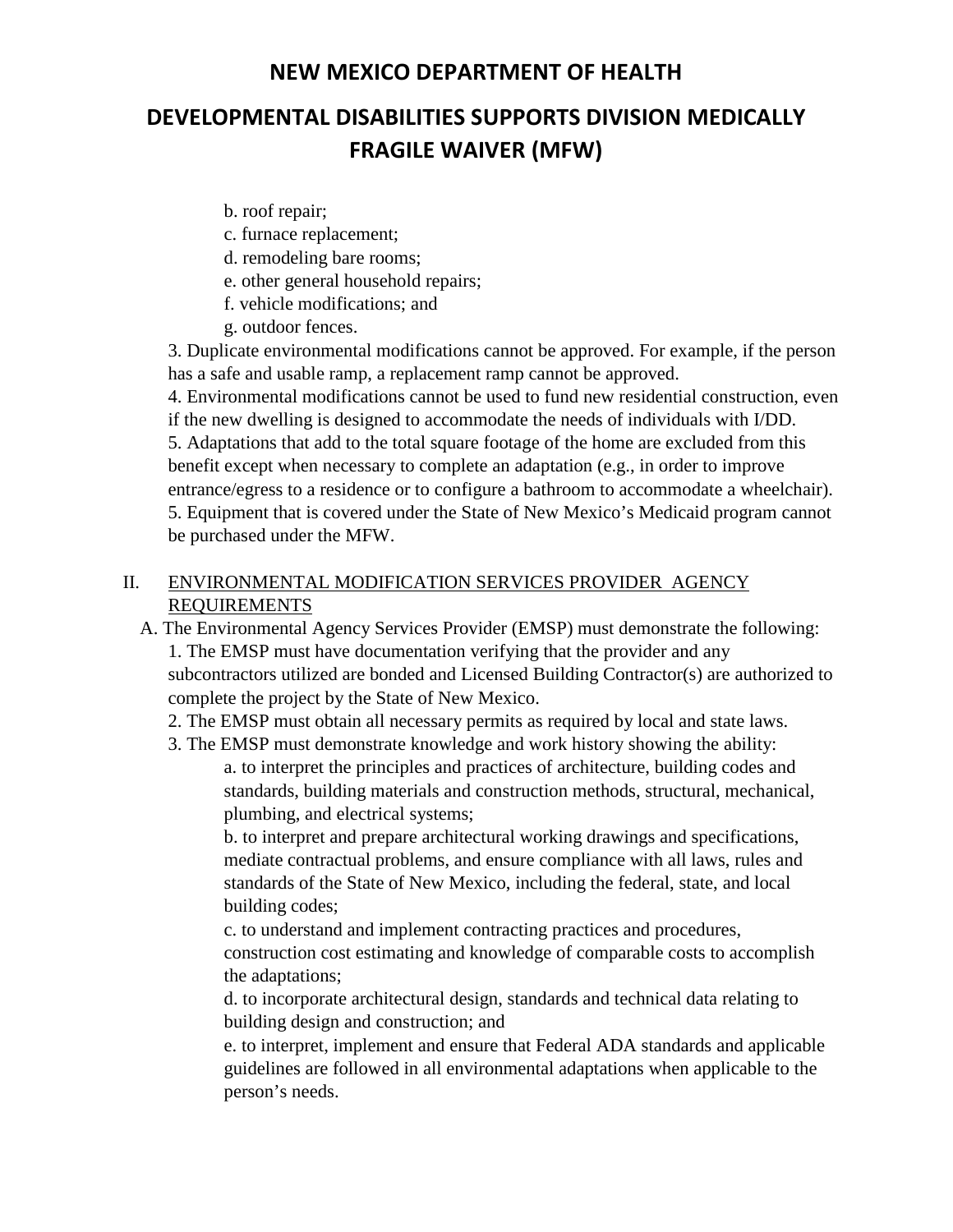# **DEVELOPMENTAL DISABILITIES SUPPORTS DIVISION MEDICALLY FRAGILE WAIVER (MFW)**

#### III. SERVICE REQUIREMENTS

- A. Environmental Modification Services are available to all qualified participants receiving MFW services.
	- 1. The need for the Environmental Modification should be identified in the ISP and supported by a therapy home evaluation.
	- 2. The cost of the Environmental Modification plus the administrative fee cannot exceed the maximum cost of \$5,000.00 every five ISP years.
	- 3. Environmental Modifications to the home owned by the person, owned by the guardian, owned by the family, or leased homes must be compliant with the MFW Waiver Standards and should meet the Americans with Disabilities Act (ADA) applicable guidelines when ADA guidelines will also meet the person's functional needs.
- B. The CM must obtain a signed Verification of Benefit Availability form from the MFW Manager prior to approval of this service.
- C. Pre- Service Requirements
	- 1. Nurse Case Manager
		- a. Informs family that the total allowable expenditure for Environmental Modifications Services (EMS) is a maximum of \$5,000.00 that is available to be added to the MFW budget once every five years. The \$5,000 may be used at once or in portions over the 5-year period that begins on the date of Prior Authorization approval. If the planned modification exceeds \$5,000.00, the family will be informed that they are responsible for paying all additional costs.
		- b. Assures that the ISP reflects the need for EMS to an individual's residence that are necessary to ensure the health, welfare and safety of the person and enhance the individual's level of independence.
		- c. Coordinates physician order for a Physical Therapy (PT) or Occupational Therapy (OT) home evaluation visit. A physician office visit may also be needed.
		- d. Coordinates the PT or OT home evaluation visit through the EPSDT benefit for children or Medicare/Medicaid benefit for adults. The MFW therapy benefit for adults is the payer of last resort for this evaluation. If it is necessary to apply the MFW therapy benefit for this evaluation the CM provides the person with a Secondary Freedom of Choice (SFOC) form to select a MFW therapy provider.
		- e. Provides the person/family with a Secondary Freedom of Choice (SFOC) form to select a MFW Environmental Modifications Services Provider (EMSP)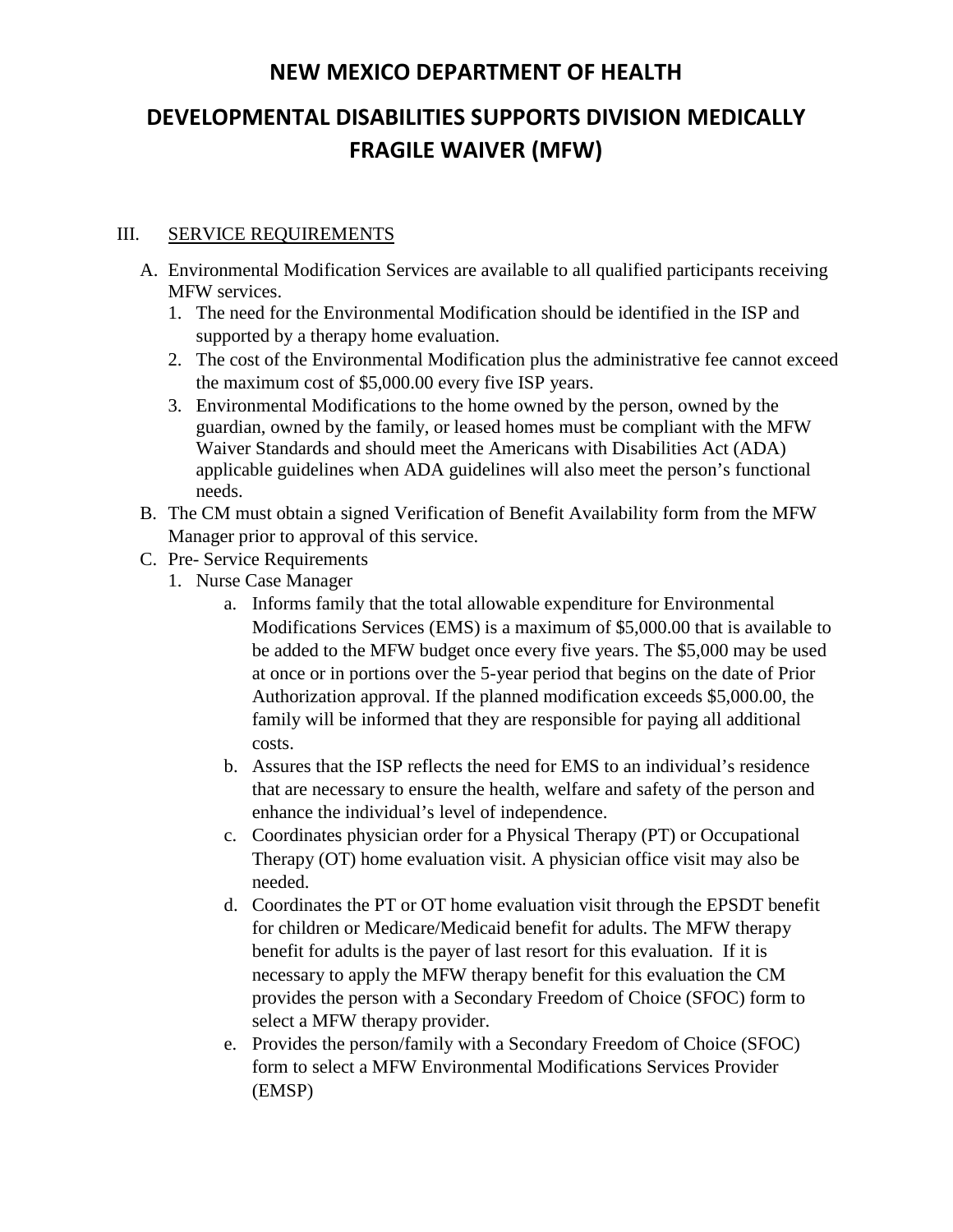# **DEVELOPMENTAL DISABILITIES SUPPORTS DIVISION MEDICALLY FRAGILE WAIVER (MFW)**

f. Supports ongoing communication between the family, EMSP and the therapist as needed.

#### 2. Therapist

- a. The OT or PT completes the home visit, develops and provides recommendations and supporting documentation as needed for the Environmental Modifications to the family and CM, and EMSP.
- 3. Any authorizations for additional consultation services related to the Modification will be obtained by the therapist as needed.
- 4. EMSP
	- a. Contacts family to set up home visit and informs the family, CM and therapist of the date and time.
	- b. Completes the home visit and creates Environmental Modification plan based on input from the person/family, CM and therapist.
	- c. Finalizes plans with person/family and therapist to meet the needs of the person in accordance with the MFW Environmental Modification Standards; federal, state and local building codes.
	- d. Submits proposed plan and all costs to the family and the CM within ten business days after first visit with homeowner/person/guardian.
- 5. Service may be provided when CM verifies that all preservice requirements are met, and person/family/homeowner accepts the plan and all required documents are present.
- 6. The EMSP completes all proposed work in compliance with the plans and to the satisfaction of the person/family.
- 7. After work is completed, the family signs and dates the original Environmental Modification plan, from the EMSP, verifying the satisfactory completion of work.
- 8. The EMSP provides copies of the final signed form to the family, CM and the MFW Manager within 5 business days of signature.
- 9. The EMSP retains the original forms for their files
- 10. Claims for services must be received within 90 calendar days of the date of service in accordance with 8.302.2.11 NMAC.

#### D. EMSP SERVICE REQUIREMENTS

- 1. Obtains a copy of the secondary freedom of choice.
- 2. The EMSP must coordinate planning for the environmental modification with the CM, the person/ guardian/ family, as applicable and the therapist who conducted the home assessment.
- 3. The EMSP must coordinate with the therapist and/or qualified person who provided the assessment to acknowledge, document and assure planned modifications will meet the person's clinical and functional needs:
	- a. Coordination should occur at an in-person on-site evaluation.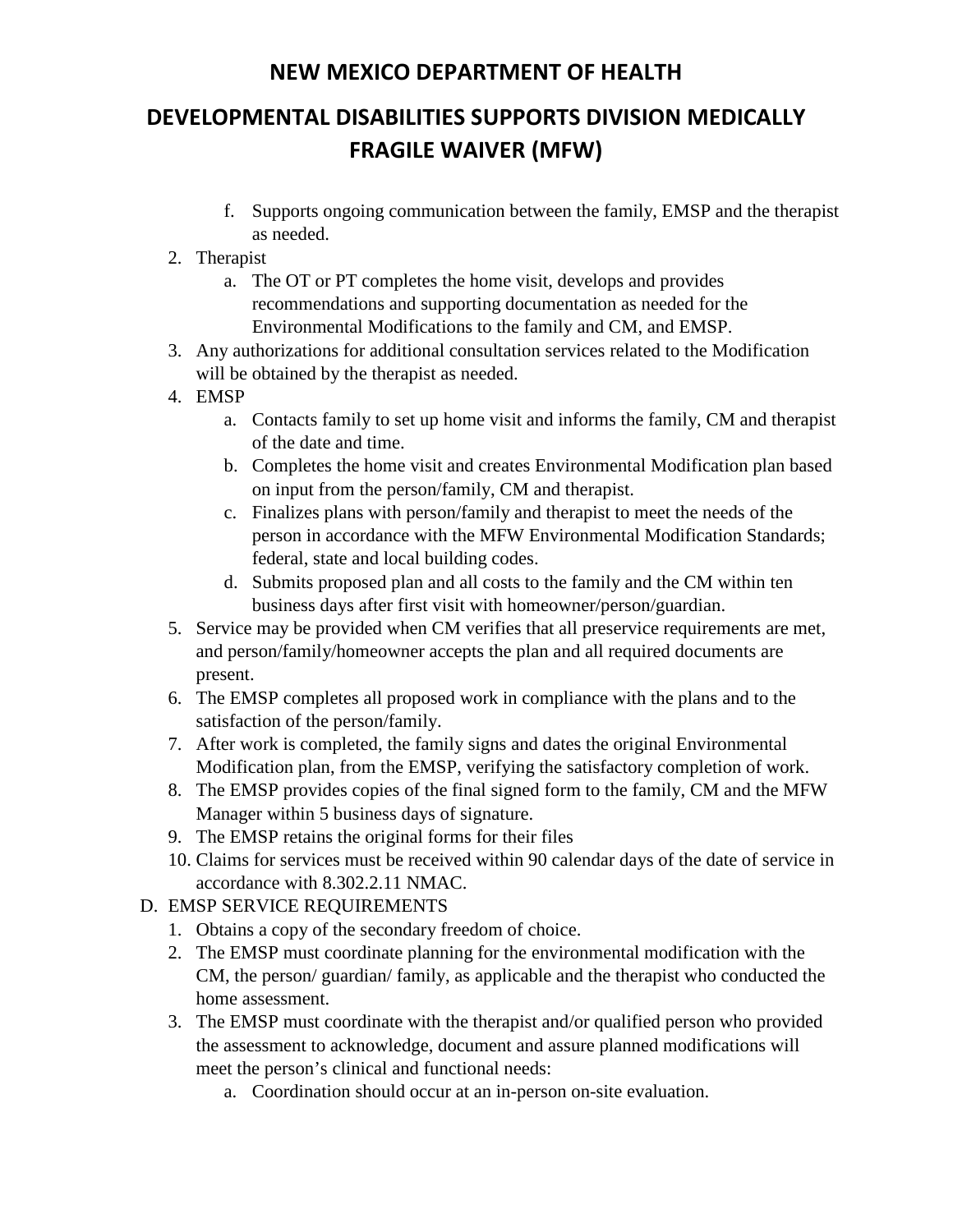# **DEVELOPMENTAL DISABILITIES SUPPORTS DIVISION MEDICALLY FRAGILE WAIVER (MFW)**

- b. If in-person on-site coordination cannot occur or if this is not needed because the planned modification is very minor, coordination can occur via e-mail or phone with MFW Manager approval.
- c. Both the evaluator and the EMSP should document what was agreed upon regarding the Environmental Modification Plan during this meeting or through alternate communication.
- 4. The EMSP must develop an Environmental Modification assessment of the home and the scope of work needed to complete the modification.
- 5. The EMSP must provide an itemized price quote to the CM within ten business days after first visit with homeowner/person/guardian.
- 6. The EMSP must provide or secure licensed contractor(s) or vendor(s) to provide construction and/or remodeling services.
- 7. The EMSP must ensure that proper design criteria are addressed in planning and design of the adaptation.
- 8. The EMSP must interpret codes and clarify building procedures to the person, guardian, homeowner or other family members, CM, and Provider Agencies and DDSD prior to construction activities.
- 9. The EMSP must review plans submitted by sub-contractors, if applicable, for environmental modifications to ensure that the plans are architecturally sound, address functional needs outlined in the Environmental Modification Evaluation, and comply with state and local building codes and standards.
- 10. The EMSP must provide administrative and technical oversight of construction projects.
- 11. When requested, the EMSP must provide consultation to the person, guardian, homeowner or family, CM, and DDSD concerning environmental modification projects to the person's residence prior to or during construction activities.
- 12. The EMSP must ensure inspection of the final environmental modifications to ensure:
	- a. compliance with all local, state, and federal codes and requirements
	- b. the adaptation (s) meet the approved plan submitted for environmental adaptation.
- 13. The EMSP must meet reasonable timelines for completion of environmental modifications.
- 14. The EMSP must contact person/guardian/homeowner within one business week of being notified of the signed SFOC to schedule the initial site visit.
- 15. The EMSP must complete all modifications within six weeks of the approved budget. A waiver of this time-line must be sought from DDSD if extraordinary circumstances prevent the EMSP from meeting this requirement.
- 16. The EMSP must review accuracy of construction costs submitted by sub-contractors, if applicable.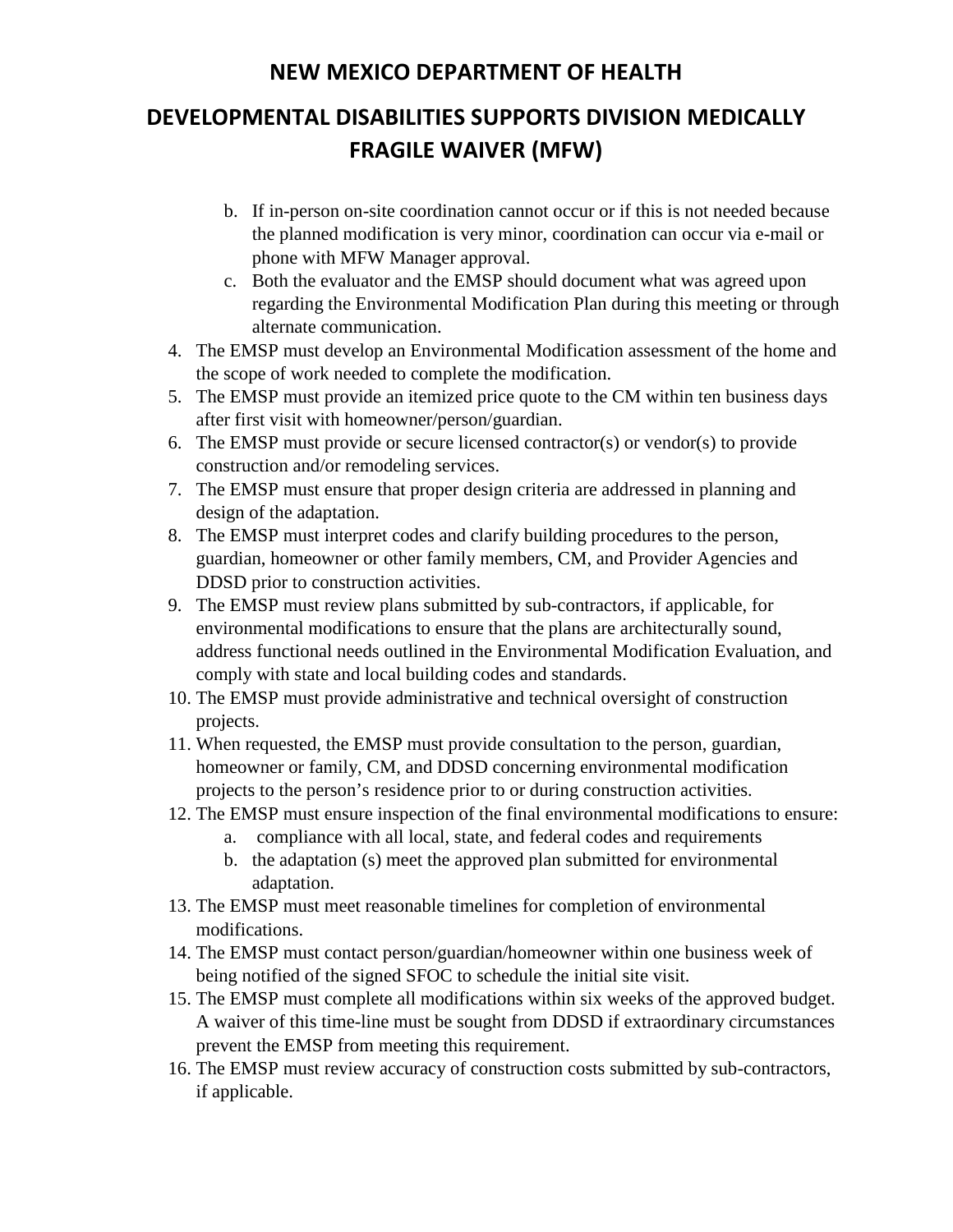# **DEVELOPMENTAL DISABILITIES SUPPORTS DIVISION MEDICALLY FRAGILE WAIVER (MFW)**

- 17. The cost of the Environmental Modification plus the administrative fee cannot exceed the maximum cost of \$5,000.00 every five ISP years. Administrative costs of the environmental Modification Service Provider (EMSP) will not exceed fifteen percent (15%) of the total cost of the environmental modification project managed by the Provider Agency.
- 18. The EMSP must provide a minimum of a one-year written warranty of the work completed, including both materials and labor, to person, guardian, family, homeowner and CM.
- 19. Withholding or denial of final payment may occur if the person in service or his/her guardian files a dispute to the MF Waiver Manager regarding the quality of work and the MFW Manager agrees with the complaint.
- E. Cost of Materials:
	- 1. Materials utilized in projects must be of Medium Grade and meet industry construction standards while considering the personal preferences of the homeowner.
	- 2. MF Waiver funds may not be used for upgrades in materials that do not offer functional benefits to the person.

3. Purchase receipts for all materials must be kept in the EMSP file and must be furnished to the CM.

- F. Documentation for Environmental Modification Services will be maintained by the MF CM. The EMS documentation will include: ISP section related to the need/goals for the EMS, the DDSD Benefit Verification form, the therapist's EMS Evaluation, secondary freedom of choice form(s), EMS Plan, EMSP detailed cost report and documentation of work completion and acceptance/satisfaction by the individual/guardian/homeowner.
- G. EMS documentation will be retained by the CM program and provided by MFW Manager upon request.

#### IV. USE OF FUNDS

- A. Cost estimates, items and project plans are required to specifically identify the materials to be purchased and the labor costs associated with the expenditure of MFW versus non-MFW funds.
- B. MFW funds may not be utilized to upgrade fixtures or other construction materials solely based on aesthetic qualities or personal preferences when lower cost fixtures or materials can provide the same or similar functional benefit to the person.
- C. EMSP's may not provide any materials/services not in the original approved bid.
- D. MFW funds cannot be used to repair environmental modification upgrades or other augmentations to environmental modifications when MFW funds did not cover the original environmental modification.
- E. Any augmentation or upgrade to the MFW funded portion of the environmental modification may void any warranties in place.